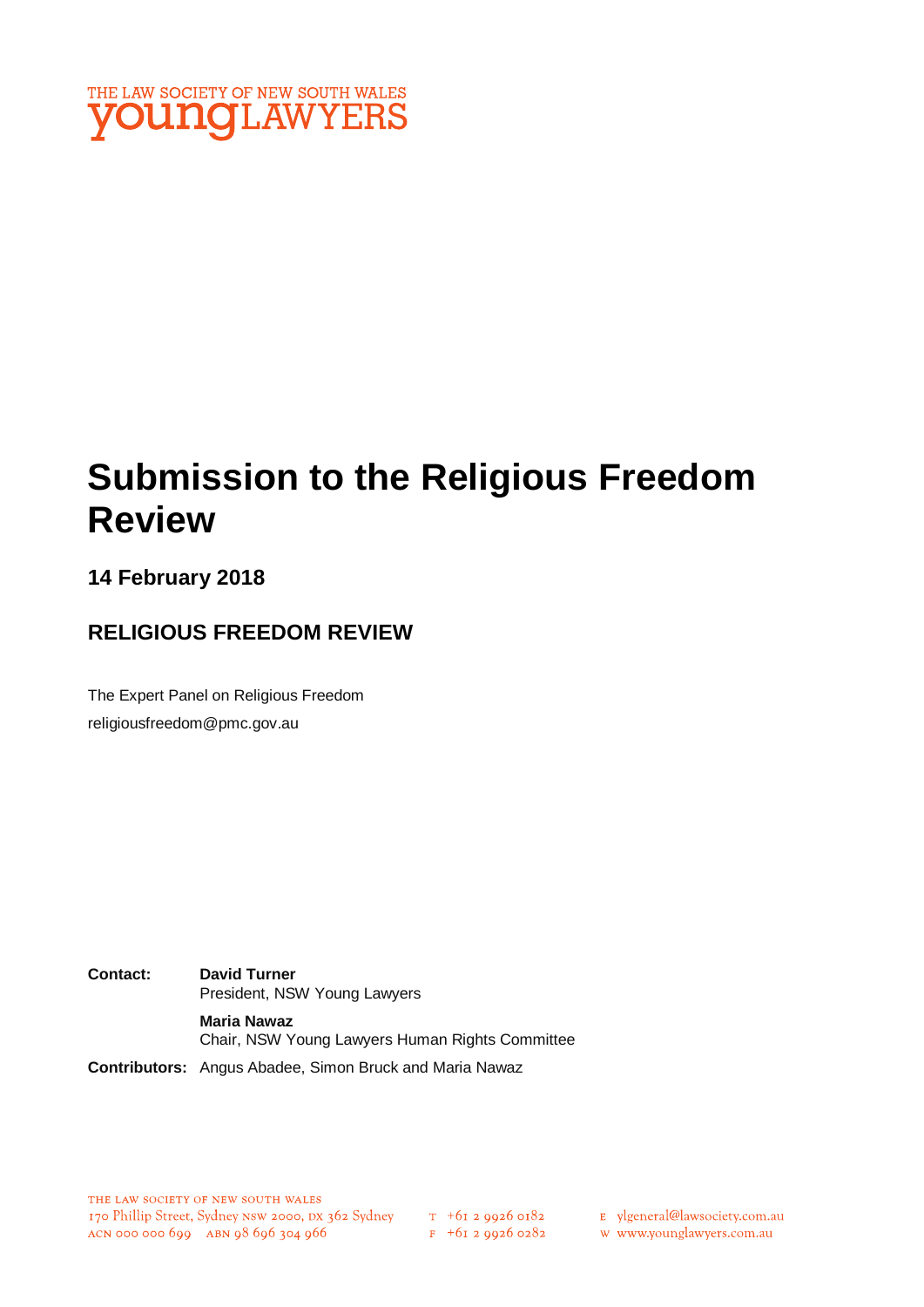#### THE LAW SOCIETY OF NEW SOUTH WALES **OUNOLAWYEI**

The NSW Young Lawyers' Human Rights and Public Law and Government Committees welcome the opportunity to make an initial submission to the Religious Freedom Review.

### **NSW Young Lawyers**

NSW Young Lawyers is a division of The Law Society of New South Wales. NSW Young Lawyers supports practitioners in their professional and career development in numerous ways, including by encouraging active participation in its 15 separate committees, each dedicated to particular areas of practice. Membership is automatic for all NSW lawyers (solicitors and barristers) under 36 years and/or in their first five years of practice, as well as law students. NSW Young Lawyers currently has over 15,000 members.

### **The Committees**

The Human Rights Committee (HRC) is comprised of a group of over 1,200 members interested in human rights law, drawn from lawyers working in academia, for government, private and the NGO sectors and other areas of practice that intersect with human rights law, as well as barristers and law students. The objectives of the HRC are to raise awareness about human rights issues and provide education to the legal profession and wider community about human rights and its application under both domestic and international law. Members of the HRC share a commitment to effectively promoting and protecting human rights and to examining legal avenues for doing so. The HRC takes a keen interest in providing comment and feedback on legal and policy issues that relate to human rights law and the development and support of it.

The Public Law and Government Committee (PLGC) is comprised of over 1,000 members who include a range of practicing lawyers from the public and private sectors, barristers and law students. The PLCG aims to educate members of the legal profession, and the wider community, about developments in public law and provide a social environment for young lawyers to develop their skills. The PLGC's areas of interest include, but are not limited to, administrative and constitutional law and the work of government lawyers.

# **Summary of Recommendations**

In summary, the Committees make the following recommendations:

- 1. The Commonwealth Government:
	- a. create an effective remedy under civil law for both discrimination and vilification, in public places, on the basis of religion; and
	- b. empower the Australian Human Rights Commission to investigate complaints of religious discrimination and religious vilification, and to conduct conciliation of those complaints.
- 2. The Commonwealth Government remove religious exemptions that permit discrimination by religious organisations, with the exception of religious exemptions in sections 37(1)(a)-(c) of the *Sex Discrimination Act 1984* (Cth).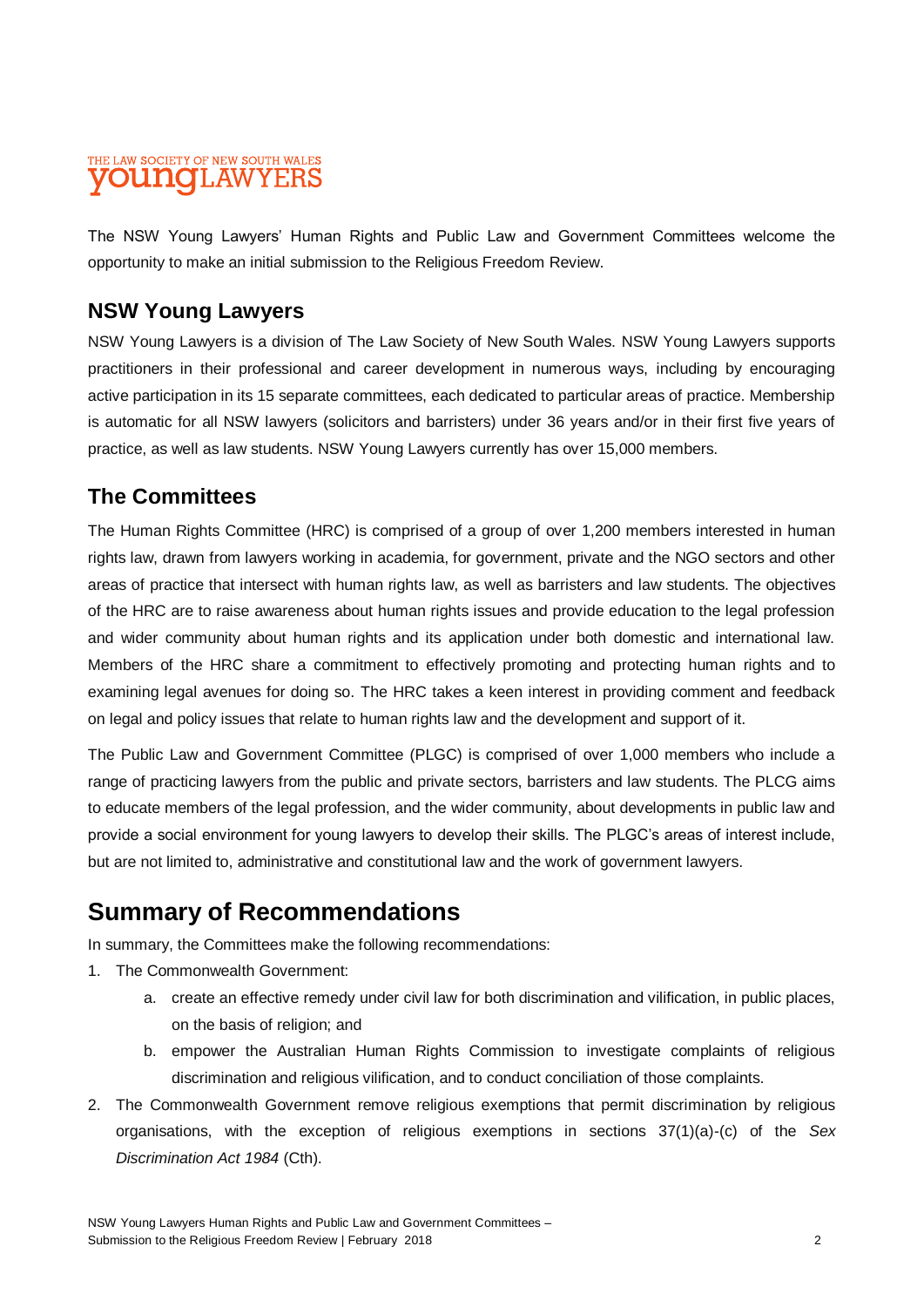# **Freedom of religion and freedom from religious hatred and discrimination are core human rights under international law**

Article 18 of the International Convention on Civil and Political Rights (ICCPR) provides that everyone shall have the right to freedom of thought, conscience and religion.<sup>1</sup> This right includes freedom to have or adopt a religion or belief, as well as the freedom to manifest one's religion or belief in worship, observance, practice and teaching. While freedom of religion or belief is a non-derogable right, the freedom to manifest one's religion may be subject to limits, where such limitations are prescribed by law and are necessary to protect public safety, order, health, or morals or the fundamental rights and freedoms of others.

The right to freedom of religion or belief is also protected in Article 18 of the Universal Declaration of Human Rights and Article 14 of the Convention of the Rights of the Child.

Article 20 of the ICCPR requires state parties to prohibit by law any advocacy of religious hatred that constitutes incitement to discrimination, hostility or violence. Australia currently has a reservation to Article 20, reserving the right not to introduce further legislative provisions on these matters.

# **Protections under the** *Commonwealth Constitution* **recognise the fundamental need to provide safeguards against religious discrimination**

Section 116 of the *Commonwealth of Australia Constitution* Act provides:

'The Commonwealth shall not make any law for establishing any religion, or for imposing any religious observance, or for prohibiting the free exercise of any religion, and no religious test shall be required as a qualification for an office or public trust under the Commonwealth.'

Section 116 'is an overriding provision<sup>2</sup> that limits the Commonwealth Parliament's legislative power.<sup>3</sup> It prohibits the Commonwealth from enacting laws that:

- (a) establish a religion 'as an officially recognised State religion',<sup>4</sup> in the way that the Church of England is an established religion:
- (b) impose any form of religious observance;
- (c) prohibit the free exercise of religion; or

<sup>&</sup>lt;sup>1</sup> International Covenant on Civil and Political Rights, opened for signature 16 December 1966, 999 UNTS 171 (entered into force 23 March 1976) art 18.

<sup>2</sup> *Adelaide Company of Jehovah's Witnesses Incorporated v The Commonwealth* (1943) 67 CLR 116, 123 (Latham CJ).

<sup>3</sup> *Kruger v The Commonwealth* (1997) 190 CLR 1 ('*Kruger*'), 124 (Gaudron J).

<sup>4</sup> *Attorney-General (Vic); Ex rel Black v The Commonwealth* (1981) 146 CLR 559 ('*Ex rel Black'*), 605 (Stephen J).

NSW Young Lawyers Human Rights and Public Law and Government Committees – Submission to the Religious Freedom Review | February 2018 33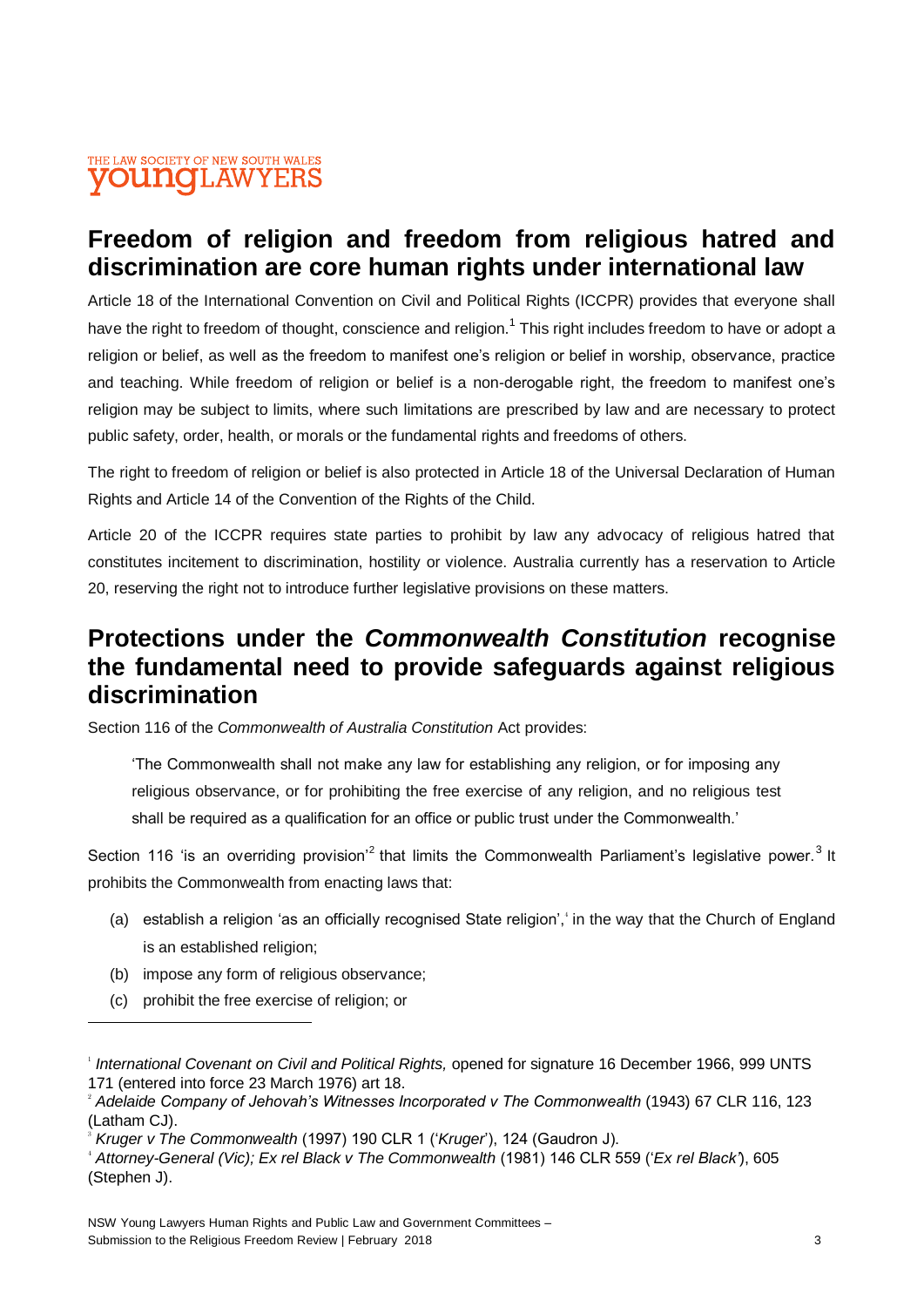#### THE LAW SOCIETY OF NEW SOUTH WALES ouno 'LAW

(d) require a religious test as a qualification for any Commonwealth office.

These protections are intended to preserve religious equality.<sup>5</sup> They are not intended to guarantee individual rights.<sup>6</sup> This follows from the framers' view that individual rights, such as freedom of religion, would be adequately protected by the common law and the legislative process.<sup>7</sup> Consistently, any affirmative legal protection of religious freedom is to be sourced in Commonwealth (or state) law.

### **Enhancing legislative protections from religious discrimination and vilification under Commonwealth anti-discrimination law is critical**

Current Commonwealth anti-discrimination laws do not protect against discrimination on the ground of religion, with the exception of (a) the *Fair Work Act 2009* (Cth)<sup>8</sup> which prohibits adverse action on the basis of religion in employment, only where a state or territory law that prohibits such discrimination is in force, and (b) limited protections under the *Australian Human Rights Commission Act 1986* (Cth).

This means that in most cases, persons subject to discrimination on the ground of religion do not have access to an effective remedy at the Commonwealth level. Since religious and racial discrimination can operate in a similar fashion, and can often have a similar impact on the individual and community, protection from discrimination on the ground of religion should be similar to the protection provided in Part II of the *Racial Discrimination Act 1975* (Cth) for discrimination on the ground of race, colour, descent or national or ethnic origin.

There are no standalone protections against religious vilification at the Commonwealth level. Currently complainants from a recognised ethno-religious group can bring a vilification complaint under the racial vilification provision at section 18C of the *Racial Discrimination Act 1975* (Cth). Section 18C protects against vilification done because of race, colour, or national or ethnic origin, but does not protect against vilification on the basis of religion. This means that persons from recognised ethno-religious groups, such as from the Jewish or Sikh faith who have experienced religious vilification could bring a complaint of vilification under section 18C, while members of the Christian or Muslim faith which are not recognised as ethno-religious groups are unable to access this protection. This means that currently, some religious groups do not have equal protection under the law and access to effective remedies if they experience religious vilification. This should be addressed through a standalone religious vilification protection at the Commonwealth level, to 

<sup>5</sup> *Ex rel Black,* 613 (Mason J).

<sup>6</sup> *Ex rel Black,* 605 (Stephen J) quoted in *Kruger* (1997) 190 CLR 1, 24-5 (Gaudron J).

<sup>7</sup> Helen Irving, *To Constitute a Nation: A Cultural History of Australia's Constitution* (Cambridge University Press, 1999), 162; quoted in Luke Beck, *The Foundations of Section 116 of the Australian Constitution: An Historical and Conceptual Analysis* (PhD Thesis, University of Sydney, 2016), 9.

<sup>8</sup> *Fair Work Act 2009* (Cth), s 351.

NSW Young Lawyers Human Rights and Public Law and Government Committees – Submission to the Religious Freedom Review | February 2018 4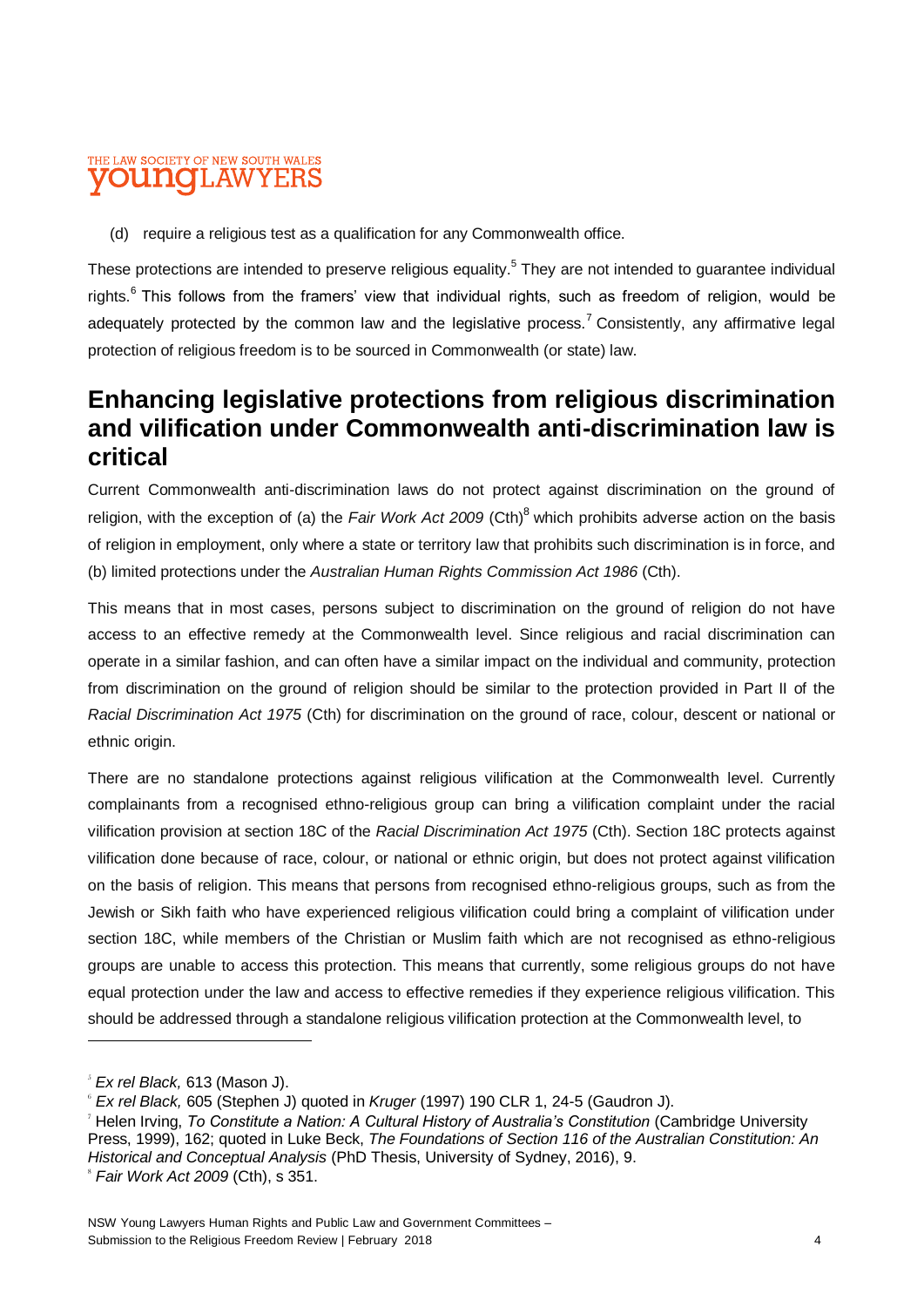#### THE LAW SOCIETY OF NEW SOUTH WALES 'LAW oidhaio

provide protection against religious vilification to all religious groups, in line with Articles 2, 20 and 26 of the ICCPR. Narrow and defined exceptions to the religious vilification provisions, similar to those contained in section 18D of the RDA should also be introduced to balance the rights of freedom of religion and freedom of speech. Such exemptions would ensure that conduct that is offensive, insulting, humiliating or intimidating on the basis of religion will not be unlawful if it is done reasonably and in good faith in an artistic work or in the course of any statement, publication or discussion made or held for any genuine academic, artistic, scientific or public interest purpose.

Religion should be a protected attribute under Commonwealth anti-discrimination law. The definition of religion as a protected attribute should include having a religion or belief, and not having a religion or belief, in line with international human rights law.<sup>9</sup> The Committees recommend that the following legal test for a 'belief' to be recognised should be used. The belief should:

- a) Be genuinely held;
- b) Be a belief and not an opinion or viewpoint based on the present state of information available;
- c) Be a belief as to a weighty and substantial aspect of human life and behaviour;
- d) Attain a certain level of cogency, seriousness, cohesion and importance; and
- e) Be worthy of respect in a democratic society, not incompatible with human dignity and not conflict with fundamental rights of others10.

The prohibition on discrimination on the basis of religion should apply in areas of public life including employment, education, goods and services and clubs.

To enforce these outcomes, the Committees support:

- the creation of an effective civil law remedy for both discrimination on the ground of religion, and for religious vilification;
- the authorisation of the Australian Human Rights Commission to investigate complaints of religious discrimination and religious vilification and conduct conciliation of those complaints; and
- the creation of protections from acts that are not in private, which are reasonably likely to cause religious vilification should be introduced with appropriate safeguards similar to section 18D of the *Racial Discrimination Act 1975* (Cth).

<sup>9</sup> Human Rights Committee, *General Comment No. 22: Freedom of Thought, Conscience or Religion: Article 18*, 48th sess, UN Doc CCPR/C/GC/22 (30 July 1993).

<sup>10</sup> *R v AM* [2010] 5 ACTLR 170.

NSW Young Lawyers Human Rights and Public Law and Government Committees – Submission to the Religious Freedom Review | February 2018 **5 5**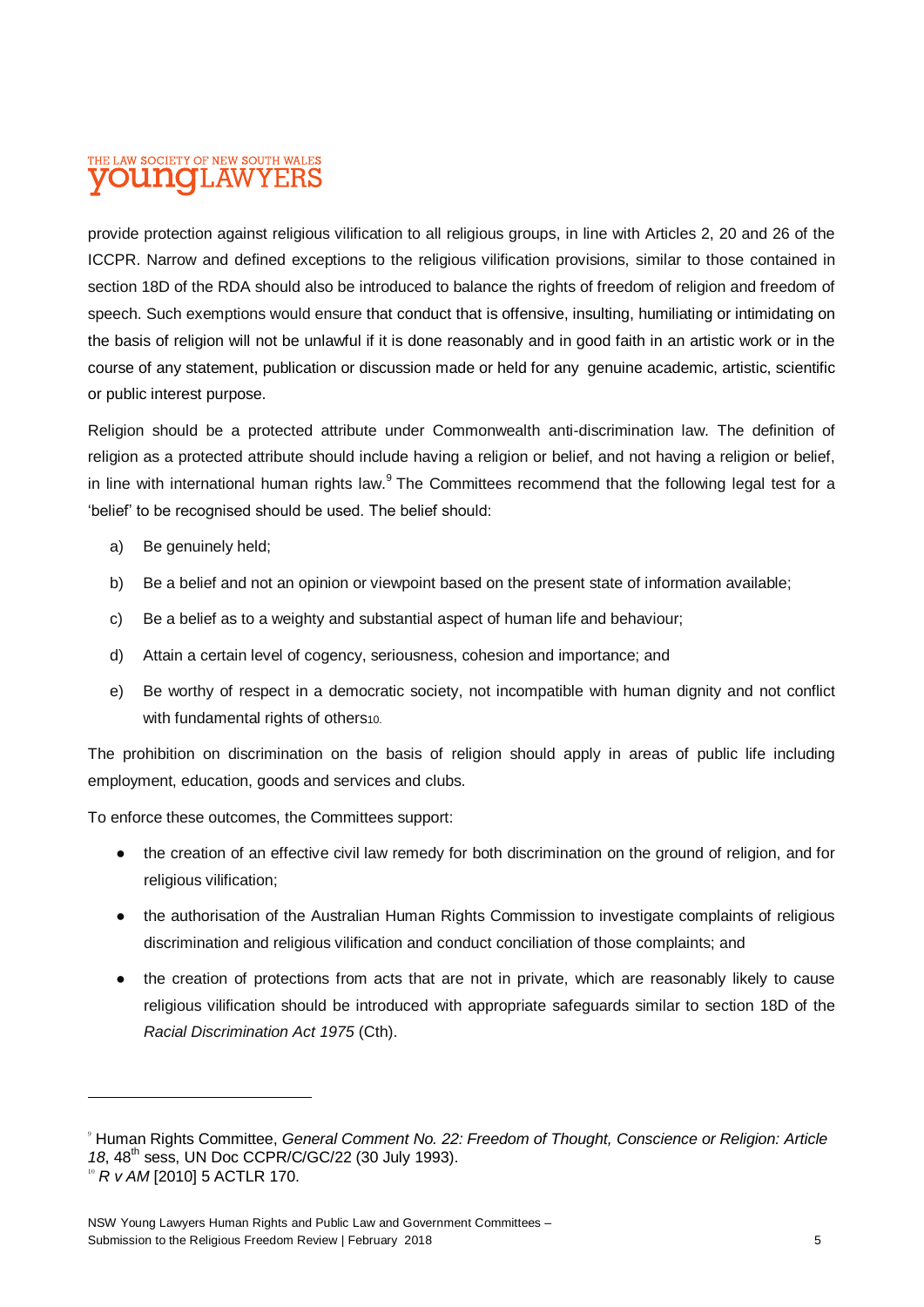#### THE LAW SOCIETY OF NEW SOUTH WALES **OUNCILAWYEI**

Introducing narrow and defined exemptions to religious vilification laws will ensure that protections strike the fine balance between fair and accurate reporting or fair comment expressing a genuine belief, with the need to protection individuals and communities from vilification on the basis of their religion.

#### **Recommendation 1**

**The Commonwealth Government should:**

- **(a) create an effective civil law remedy for both discrimination and vilification, in public places, on the basis of the religion of an individual or community, and**
- **(b) empower the Australian Human Rights Commission to investigate complaints of religious discrimination and religious vilification, and to conduct conciliation of those complaints.**

#### **Religious exemptions in education and employment**

International human rights law recognises that human rights are indivisible, and that in some circumstances, the rights of one group may need to be finely balanced against the rights of another group. While freedom of religion is absolute, the freedom to express one's religion may be limited in order to protect the fundamental rights or freedoms of others. NSW Young Lawyers considers that the freedom to manifest one's religion needs to be carefully balanced against other fundamental rights and freedoms, including the right to equality and non-discrimination under Articles 2 and 26 of the ICCPR. The Committees submit that some religious exemptions under Commonwealth anti-discrimination law that permit religious organisations to discriminate do not strike the correct balance between the freedom to manifest one's religion and the right to equality and non-discrimination, and severely limit the effectiveness of protections against discrimination.

In particular, religious exemptions in the *Sex Discrimination Act 1984* (Cth) (**SDA**) permit religious bodies to discriminate in:

- the ordination or appointment of priests, ministers of religion or members of any religious order;
- the training or education of persons seeking ordination or appointment as priests, ministers of religion or members of a religious order;
- the selection or appointment of persons to perform duties or functions for the purposes of or in connection with, or otherwise to participate in, any religious observance or practice; or
- any other act or practice of a body established for religious purposes, being an act or practice that conforms to the doctrines, tenets or beliefs of that religion or is necessary to avoid injury to the religious susceptibilities of adherents of that religion.<sup>11</sup>

l

<sup>&</sup>lt;sup>11</sup> Sex Discrimination Act 1984 (Cth), s 37.

NSW Young Lawyers Human Rights and Public Law and Government Committees – Submission to the Religious Freedom Review | February 2018 6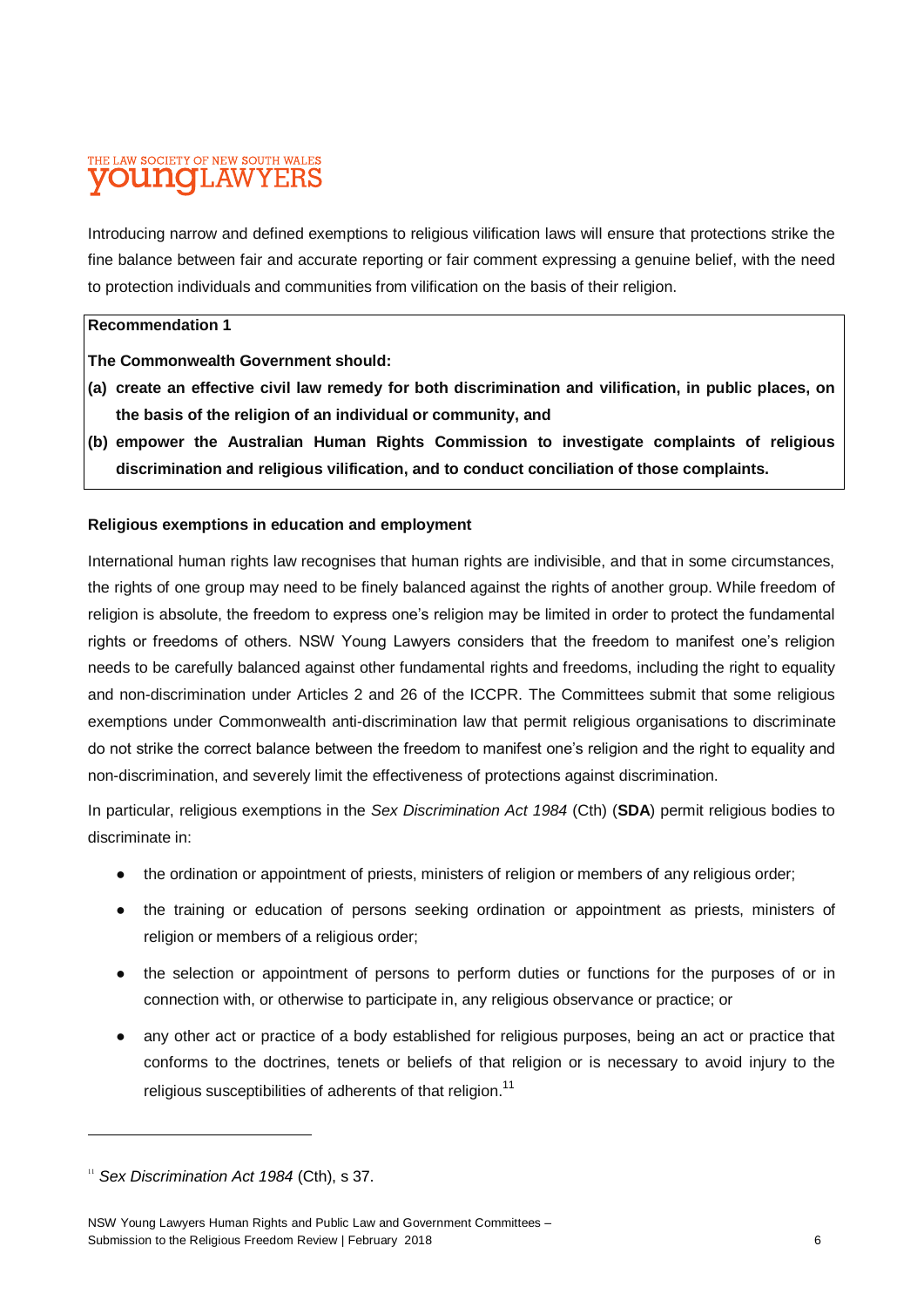#### THE LAW SOCIETY OF NEW SOUTH WALES oithaic 'LAW

The SDA also exempts educational institutions established for religious purposes that are conducted in accordance with the doctrines, tenets, beliefs or teachings of a particular religion or creed, from the requirement to not discriminate against a person on the basis of their sex, sexual orientation, gender identity, marital or relationship status or pregnancy, if this is done in good faith in order to avoid injury to the religious susceptibilities of adherents of that religion or creed.<sup>12</sup> Similarly, the *Age Discrimination Act 2004* (Cth) permits religious organisations to discriminate against individuals on the basis of their age.<sup>13</sup>

Many faith-based organisations receive Commonwealth funding for performing essential services in areas including education, aged care, employment and adoption. While the law prohibits religious organisations in receipt of Commonwealth funding in aged care from discriminating against others, religious organisations providing the other services listed above are free to discriminate against current and prospective employees and individuals accessing or attempting to access these services. These religious exemptions are absolute, and thus require no analysis of the reasonableness or proportionality of the exemption. leading to a situation where the freedom to manifest one's religion is automatically privileged above other's fundamental rights to equality and freedom from discrimination.

The Committees recognise the need for religious exemptions in the areas of employment or education for religious bodies and for educational institutions established for religious purposes, such as where the inherent requirements of a position require adherence to the tenets of the religion. The existing exemptions under s 37(1)(a)-(c) of the SDA for religious training, the appointment or ordination of ministers of religion and the selection or appointment of persons to perform duties or functions for the purposes of or participation in any religious observance or practice should be maintained. However, removing other religious exemptions, such as in the provision of goods and services, employment and education would ensure that freedom to manifest one's religion remains adequately protected, while not privileging it over other fundamental rights.

#### **Recommendation 2**

**The Commonwealth Government remove religious exemptions that permit discrimination by religious organisations, with the exception of religious exemptions in sections 37(1)(a)-(c) of the** *Sex Discrimination Act 1984* **(Cth).** 

<sup>&</sup>lt;sup>12</sup> *Sex Discrimination Act 1984* (Cth), s 38.

<sup>&</sup>lt;sup>13</sup> Age Discrimination Act 2004 (Cth), s 35.

NSW Young Lawyers Human Rights and Public Law and Government Committees – Submission to the Religious Freedom Review | February 2018 7